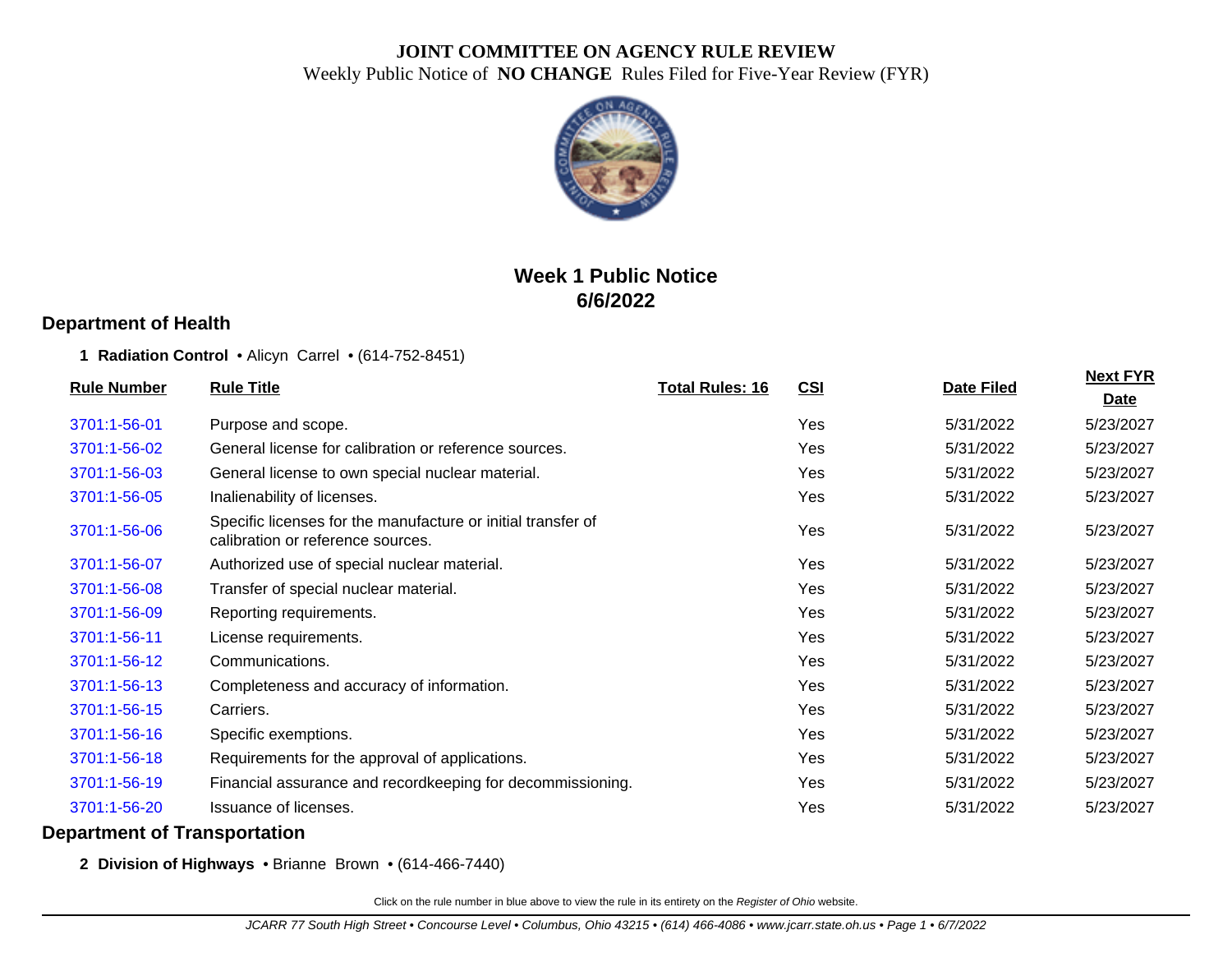| <b>Rule Number</b>            | <b>Rule Title</b>                                                                                                          | <b>Total Rules: 1</b>  | <b>CSI</b> | <b>Date Filed</b> | Withdrawn<br><b>Date</b>       |
|-------------------------------|----------------------------------------------------------------------------------------------------------------------------|------------------------|------------|-------------------|--------------------------------|
| 5501:2-12-03                  | Implementation of veteran-friendly business enterprise bid<br>preference on the construction of transportation facilities. | <b>WITHDRAWN</b>       | <b>No</b>  | 6/1/2022          | 6/6/2022                       |
| <b>Ohio Ethics Commission</b> |                                                                                                                            |                        |            |                   |                                |
|                               | 3 • James E. Hood • (614-314-0211)                                                                                         |                        |            |                   |                                |
| <b>Rule Number</b>            | <b>Rule Title</b>                                                                                                          | <b>Total Rules: 13</b> | CSI        | <b>Date Filed</b> | <b>Next FYR</b><br><b>Date</b> |
| $102 - 1 - 05$                | Commission meetings; notice of meetings.                                                                                   |                        | No         | 6/1/2022          | 6/1/2027                       |
| $102 - 1 - 06$                | Officers and committees.                                                                                                   |                        | <b>No</b>  | 6/1/2022          | 6/1/2027                       |
| 102-7-01                      | Confidentiality.                                                                                                           |                        | <b>No</b>  | 6/1/2022          | 6/1/2027                       |
| 102-7-02                      | Investigation processes.                                                                                                   |                        | No         | 6/1/2022          | 6/1/2027                       |
| 102-7-04                      | Charges.                                                                                                                   |                        | No         | 6/1/2022          | 6/1/2027                       |
| 102-9-01                      | General hearing procedures.                                                                                                |                        | No         | 6/1/2022          | 6/1/2027                       |
| 102-9-02                      | Counsel.                                                                                                                   |                        | <b>No</b>  | 6/1/2022          | 6/1/2027                       |
| 102-9-03                      | Discovery and depositions.                                                                                                 |                        | No         | 6/1/2022          | 6/1/2027                       |
| 102-9-04                      | Motions.                                                                                                                   |                        | No.        | 6/1/2022          | 6/1/2027                       |
| 102-9-05                      | Continuances.                                                                                                              |                        | No         | 6/1/2022          | 6/1/2027                       |
| 102-9-06                      | Briefs.                                                                                                                    |                        | No         | 6/1/2022          | 6/1/2027                       |
| 102-9-07                      | Subpoenas.                                                                                                                 |                        | <b>No</b>  | 6/1/2022          | 6/1/2027                       |
| 102-9-08                      | Evidence.                                                                                                                  |                        | No.        | 6/1/2022          | 6/1/2027                       |
|                               | <b>Public Utilities Commission of Ohio</b>                                                                                 |                        |            |                   |                                |
|                               | 4 Motor Carriers • Angela Hawkins • (614-466-0122)                                                                         |                        |            |                   |                                |
| <b>Rule Number</b>            | <b>Rule Title</b>                                                                                                          | <b>Total Rules: 6</b>  | <b>CSI</b> | <b>Date Filed</b> | <b>Next FYR</b><br><b>Date</b> |
| 4901:2-22-02                  | Purpose and scope.                                                                                                         |                        | Yes        | 6/3/2022          | 6/3/2027                       |
| 4901:2-22-03                  | Safety standards.                                                                                                          |                        | Yes        | 6/3/2022          | 6/3/2027                       |
| 4901:2-22-04                  | Out-of-service criteria.                                                                                                   |                        | Yes        | 6/3/2022          | 6/3/2027                       |
| 4901:2-22-05                  | Adoption of regulations by counties and townships.                                                                         |                        | Yes        | 6/3/2022          | 6/3/2027                       |
| 4901:2-22-06                  | After-hours retrieval fee.                                                                                                 |                        | Yes        | 6/3/2022          | 6/3/2027                       |
|                               | Click on the rule number in blue above to view the rule in its entirety on the Register of Ohio website.                   |                        |            |                   |                                |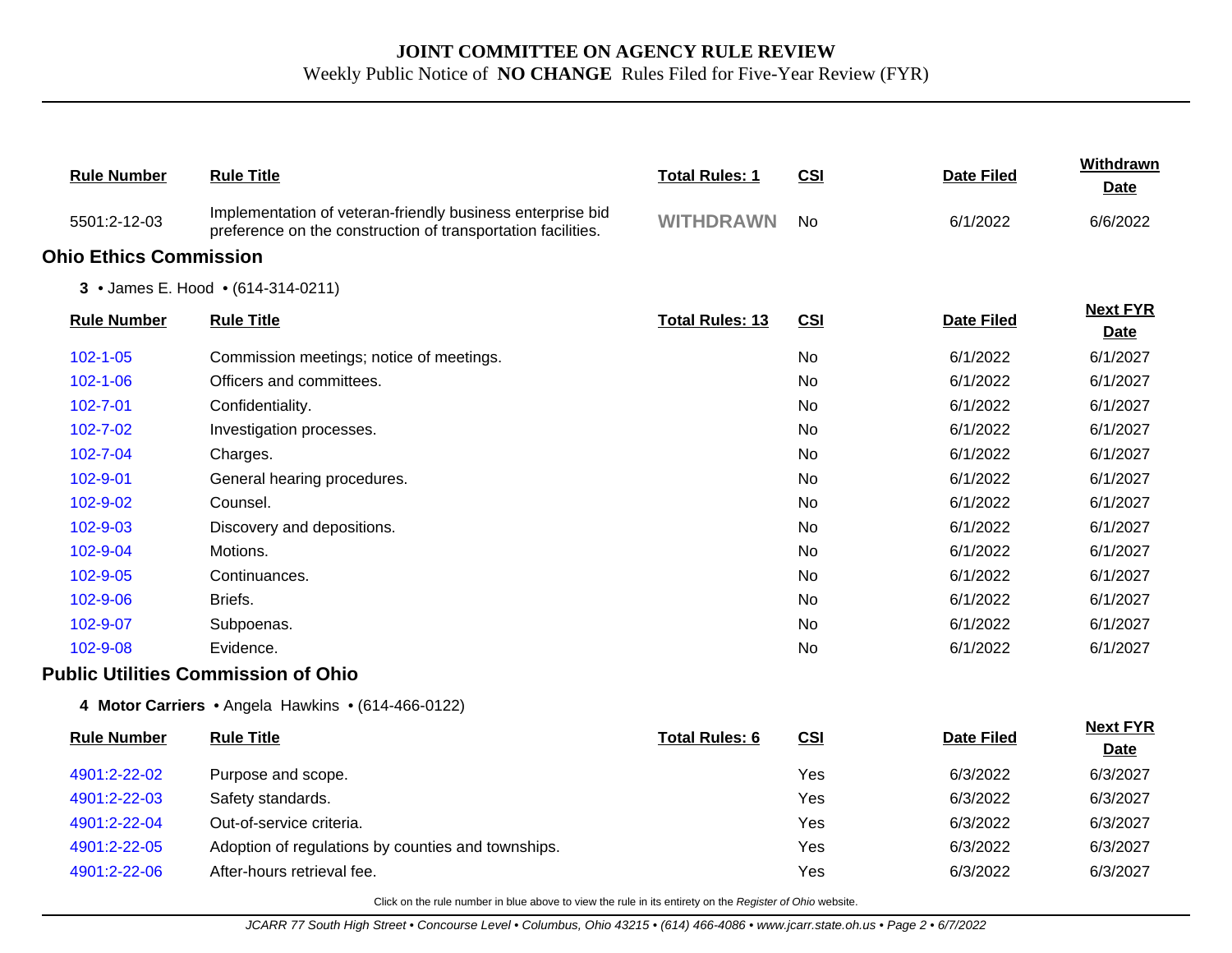[4901:2-22-07](http://www.registerofohio.state.oh.us/jsps/publicdisplayrules/processPublicDisplayRules.jsp?entered_rule_no=4901:2-22-07&doWhat=GETBYRULENUM&raID=0) Advertising. Yes 6/3/2022 6/3/2027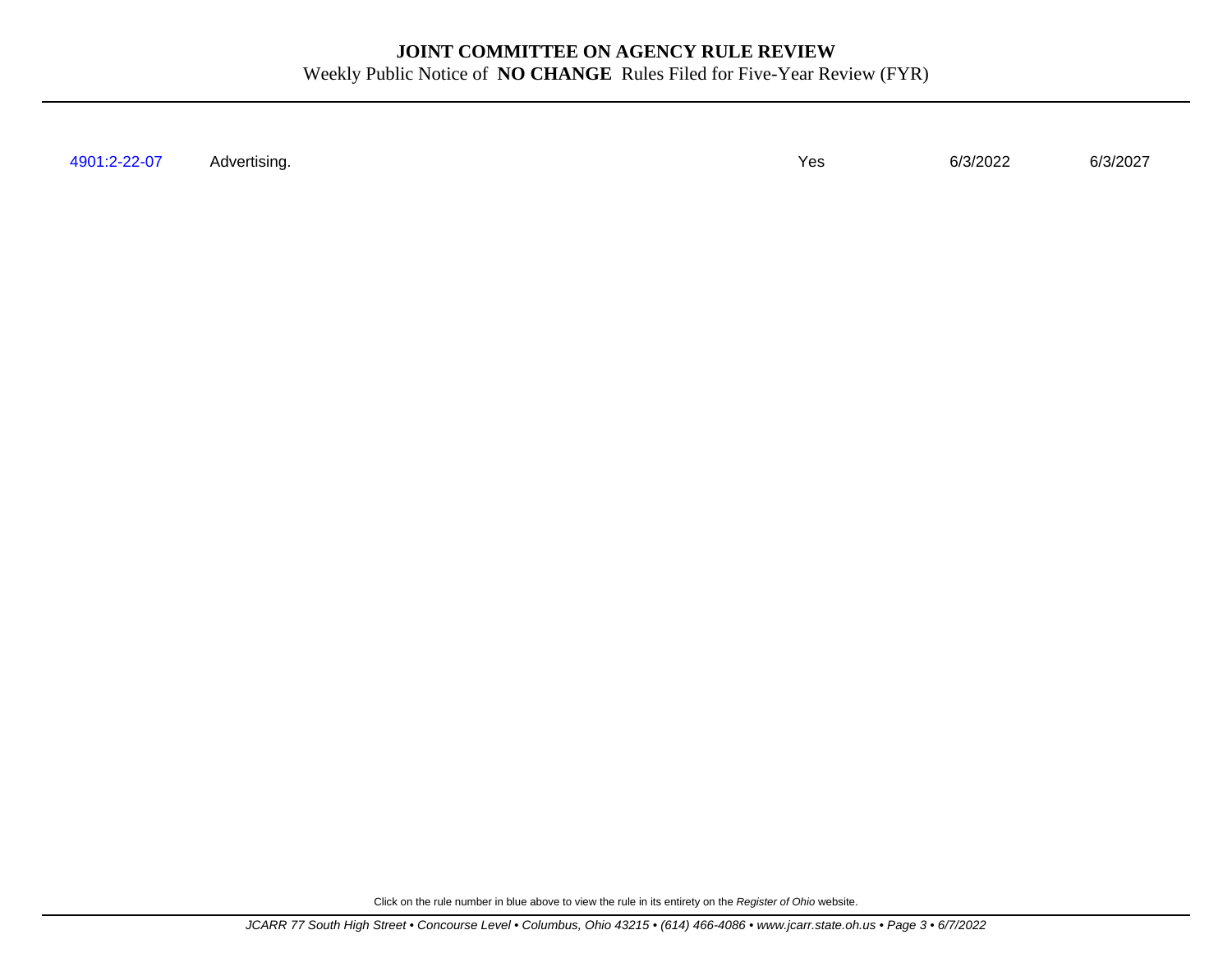## **Week 2 Public Notice 6/6/2022**

#### **Department of Health**

**5** • Alicyn Carrel • (614-752-8451)

| <b>Rule Number</b> | <b>Rule Title</b>                                                                                                                                                                                                         | <b>Total Rules: 4</b>  | <b>CSI</b> | <b>Date Filed</b> | <b>Next FYR</b><br>Date        |
|--------------------|---------------------------------------------------------------------------------------------------------------------------------------------------------------------------------------------------------------------------|------------------------|------------|-------------------|--------------------------------|
| 3701-42-05         | Authorized foods; required minimum foods.                                                                                                                                                                                 |                        | Yes        | 5/23/2022         | 4/17/2027                      |
| 3701-42-07         | Payment for food instruments.                                                                                                                                                                                             |                        | Yes        | 5/23/2022         | 4/17/2027                      |
| 3701-42-09         | Administrative review of adverse action affecting vendor and<br>applicant participation.                                                                                                                                  |                        | Yes        | 5/23/2022         | 4/17/2027                      |
| 3701-42-10         | Pharmacy vendor authorization.                                                                                                                                                                                            |                        | Yes        | 5/23/2022         | 4/17/2027                      |
|                    | 6 Radiation Control . Alicyn Carrel . (614-752-8451)                                                                                                                                                                      |                        |            |                   |                                |
| <b>Rule Number</b> | <b>Rule Title</b>                                                                                                                                                                                                         | <b>Total Rules: 27</b> | CSI        | <b>Date Filed</b> | <b>Next FYR</b><br><b>Date</b> |
| 3701:1-46-01       | Definitions.                                                                                                                                                                                                              |                        | Yes        | 5/23/2022         | 5/23/2027                      |
| 3701:1-46-02       | Purpose and scope.                                                                                                                                                                                                        |                        | Yes        | 5/23/2022         | 5/23/2027                      |
| 3701:1-46-03       | Terms and conditions.                                                                                                                                                                                                     |                        | Yes        | 5/23/2022         | 5/23/2027                      |
| 3701:1-46-05       | Certain measuring, gauging or controlling devices.                                                                                                                                                                        |                        | Yes        | 5/23/2022         | 5/23/2027                      |
| 3701:1-46-06       | License to install devices that are generally licensed.                                                                                                                                                                   |                        | Yes        | 5/23/2022         | 5/23/2027                      |
| 3701:1-46-07       | Luminous safety devices for use in aircraft.                                                                                                                                                                              |                        | Yes        | 5/23/2022         | 5/23/2027                      |
| 3701:1-46-08       | Americium-241 or radium-226 in the form of calibration or<br>reference sources.                                                                                                                                           |                        | Yes        | 5/23/2022         | 5/23/2027                      |
| 3701:1-46-09       | General license to own radioactive material.                                                                                                                                                                              |                        | Yes        | 5/23/2022         | 5/23/2027                      |
| 3701:1-46-10       | General license for strontium-90 in ice detection devices.                                                                                                                                                                |                        | Yes        | 5/23/2022         | 5/23/2027                      |
| 3701:1-46-11       | General license for use of radioactive material for certain in-vitro<br>clinical or laboratory testing.                                                                                                                   |                        | Yes        | 5/23/2022         | 5/23/2027                      |
| 3701:1-46-12       | Maintenance of records.                                                                                                                                                                                                   |                        | Yes        | 5/23/2022         | 5/23/2027                      |
| 3701:1-46-15       | Introduction of radioactive material in exempt concentrations into<br>products or materials, and transfer of ownership or possession<br>of radioactive material in exempt concentrations: prohibition of<br>introduction. |                        | Yes        | 5/23/2022         | 5/23/2027                      |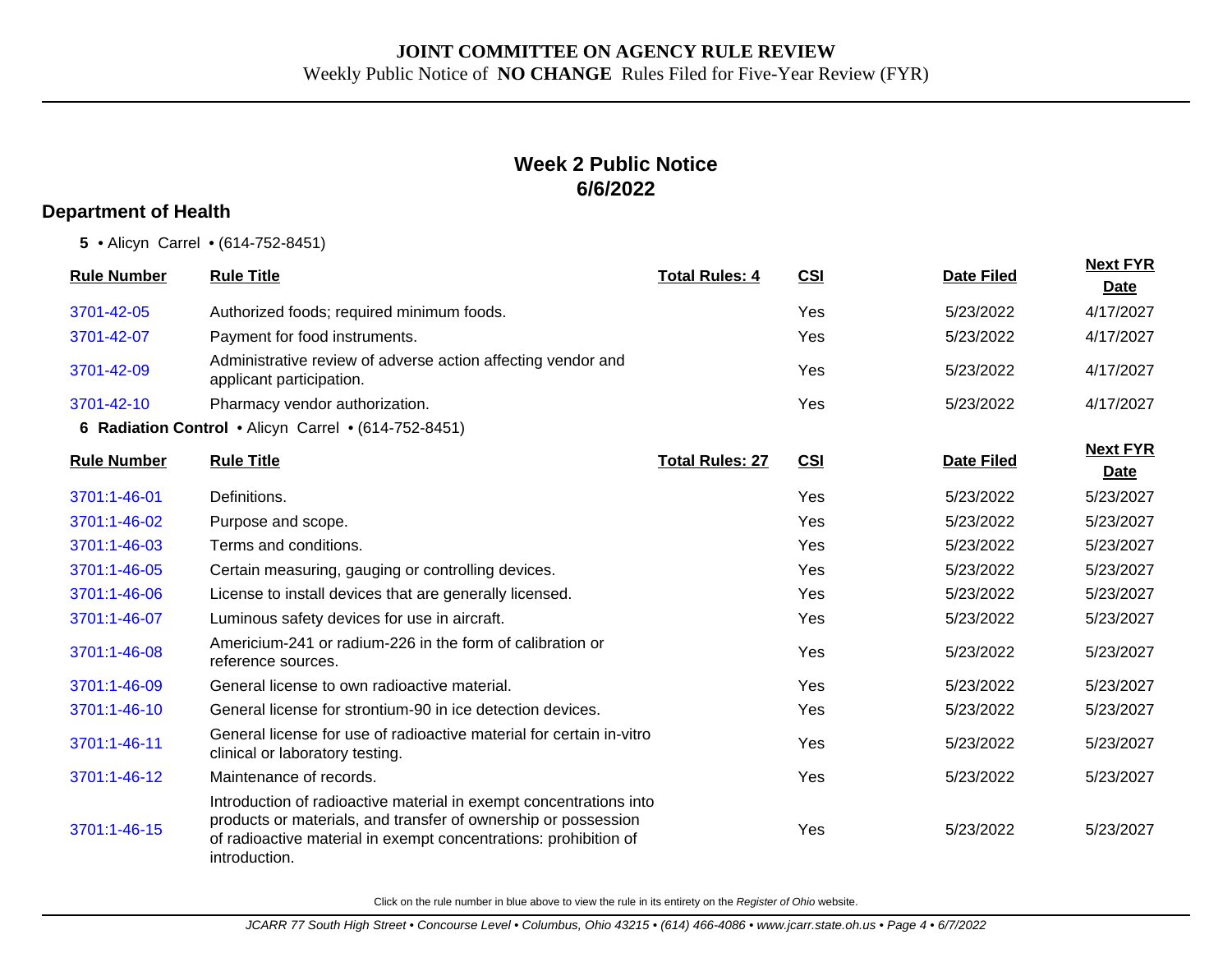| 3701:1-46-30       | Radioactive material contained in devices for use under rule<br>3701:1-46-05 of the Administrative Code; requirements for<br>license to manufacture, or initially transfer. |                        | Yes        | 5/23/2022         | 5/23/2027                      |
|--------------------|-----------------------------------------------------------------------------------------------------------------------------------------------------------------------------|------------------------|------------|-------------------|--------------------------------|
| 3701:1-46-32       | Radioactive material contained in devices for use under rule<br>3701:1-46-05 of the Administrative Code: material transfer<br>reports and records.                          |                        | Yes        | 5/23/2022         | 5/23/2027                      |
| 3701:1-46-33       | Luminous safety devices for use in aircraft: requirements for<br>license to manufacture, assemble, repair or initially transfer.                                            |                        | Yes        | 5/23/2022         | 5/23/2027                      |
| 3701:1-46-34       | Luminous safety devices for use in aircraft: labeling of devices.                                                                                                           |                        | Yes        | 5/23/2022         | 5/23/2027                      |
| 3701:1-46-35       | Luminous safety devices for use in aircraft: quality assurance;<br>prohibition of transfer.                                                                                 |                        | Yes        | 5/23/2022         | 5/23/2027                      |
| 3701:1-46-36       | Luminous safety devices for use in aircraft: material transfer<br>reports.                                                                                                  |                        | Yes        | 5/23/2022         | 5/23/2027                      |
| 3701:1-46-37       | Calibration or reference sources containing americium-241 or<br>radium-226: requirements for license to manufacture or initially<br>transfer.                               |                        | Yes        | 5/23/2022         | 5/23/2027                      |
| 3701:1-46-38       | Calibration or reference sources containing americium-241 or<br>radium-226: labeling of devices.                                                                            |                        | Yes        | 5/23/2022         | 5/23/2027                      |
| 3701:1-46-39       | Calibration or reference sources containing americium-241 or<br>radium-226: leak testing of each source.                                                                    |                        | Yes        | 5/23/2022         | 5/23/2027                      |
| 3701:1-46-40       | Ice detection devices containing strontium-90; requirements for<br>license to manufacture or initially transfer.                                                            |                        | Yes        | 5/23/2022         | 5/23/2027                      |
| 3701:1-46-41       | Ice detection devices containing strontium-90: quality assurance;<br>prohibition of transfer.                                                                               |                        | Yes        | 5/23/2022         | 5/23/2027                      |
| 3701:1-46-44       | Manufacture and distribution of sources or devices containing<br>radioactive material for medical use.                                                                      |                        | Yes        | 5/23/2022         | 5/23/2027                      |
| 3701:1-46-49       | Registration of product information.                                                                                                                                        |                        | Yes        | 5/23/2022         | 5/23/2027                      |
| 3701:1-46-50       | Serialization of nationally tracked sources.                                                                                                                                |                        | Yes        | 5/23/2022         | 5/23/2027                      |
| 3701:1-46-51       | General license for certain items and self-luminous products<br>containing radium-226.                                                                                      |                        | Yes        | 5/23/2022         | 5/23/2027                      |
|                    | 7 Radiation Control . Alicyn Carrel . (614-752-8451)                                                                                                                        |                        |            |                   |                                |
| <b>Rule Number</b> | <b>Rule Title</b>                                                                                                                                                           | <b>Total Rules: 25</b> | <b>CSI</b> | <b>Date Filed</b> | <b>Next FYR</b><br><b>Date</b> |
| 3701:1-49-01       | Definitions.                                                                                                                                                                |                        | Yes        | 5/24/2022         | 5/23/2027                      |
|                    |                                                                                                                                                                             |                        |            |                   |                                |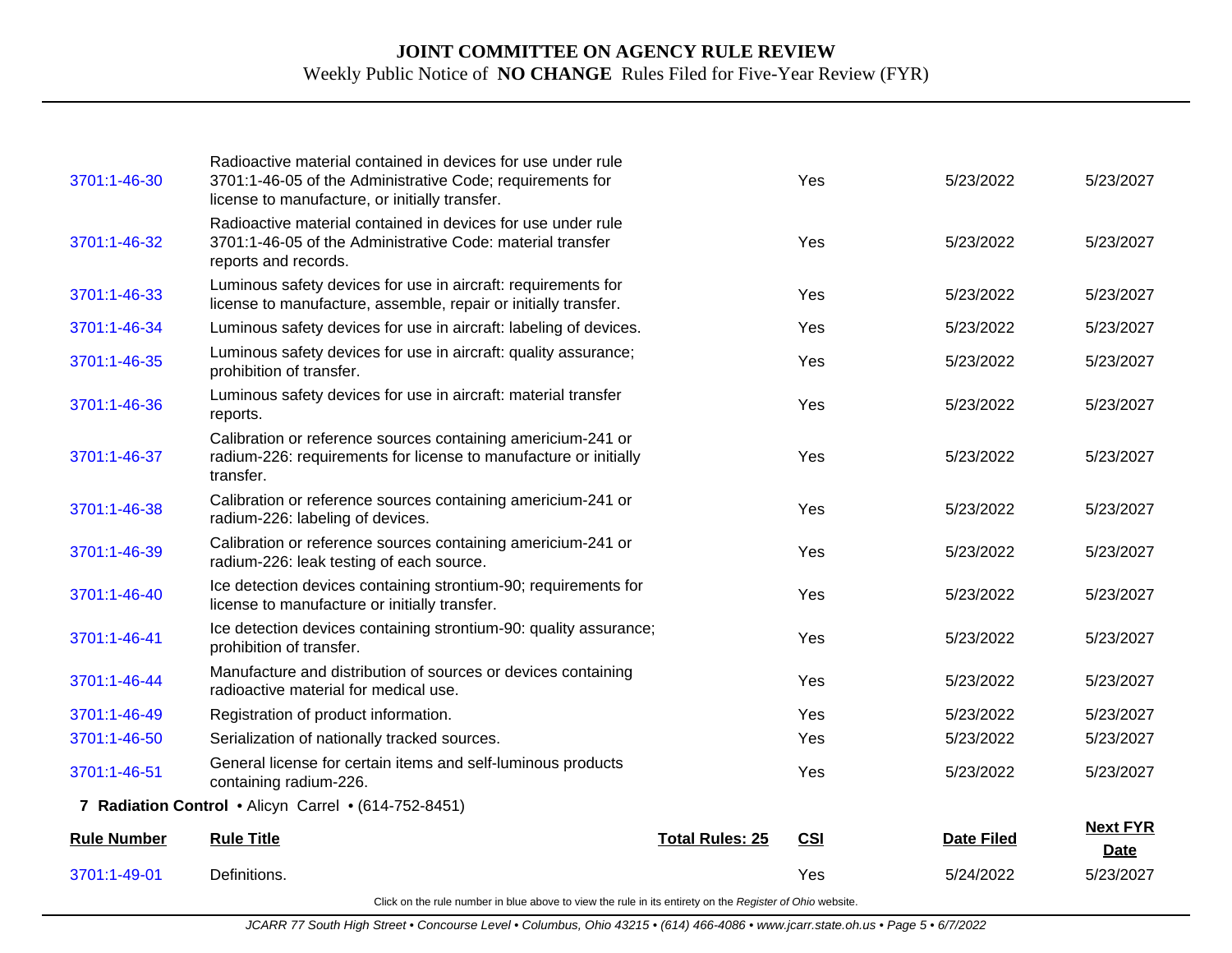| 3701:1-49-02       | Purpose and scope.                                                                                       |                        | Yes        | 5/24/2022         | 5/23/2027                      |
|--------------------|----------------------------------------------------------------------------------------------------------|------------------------|------------|-------------------|--------------------------------|
| 3701:1-49-03       | Application for a specific license for well logging.                                                     |                        | Yes        | 5/24/2022         | 5/23/2027                      |
| 3701:1-49-04       | Agreement with well owner or operator.                                                                   |                        | Yes        | 5/24/2022         | 5/23/2027                      |
| 3701:1-49-05       | Labels, security, and transportation precautions.                                                        |                        | Yes        | 5/24/2022         | 5/23/2027                      |
| 3701:1-49-06       | Radiation detection instruments.                                                                         |                        | Yes        | 5/24/2022         | 5/23/2027                      |
| 3701:1-49-07       | Leak testing of sealed sources.                                                                          |                        | Yes        | 5/24/2022         | 5/23/2027                      |
| 3701:1-49-08       | Physical inventory.                                                                                      |                        | Yes        | 5/24/2022         | 5/23/2027                      |
| 3701:1-49-09       | Records of material use.                                                                                 |                        | Yes        | 5/24/2022         | 5/23/2027                      |
| 3701:1-49-10       | Design and performance criteria for sealed sources.                                                      |                        | Yes        | 5/24/2022         | 5/23/2027                      |
| 3701:1-49-11       | Inspection, maintenance, and opening of a source or source<br>holder.                                    |                        | Yes        | 5/24/2022         | 5/23/2027                      |
| 3701:1-49-12       | Subsurface tracer studies.                                                                               |                        | Yes        | 5/24/2022         | 5/23/2027                      |
| 3701:1-49-13       | Radioactive markers.                                                                                     |                        | Yes        | 5/24/2022         | 5/23/2027                      |
| 3701:1-49-14       | Uranium sinker bars.                                                                                     |                        | Yes        | 5/24/2022         | 5/23/2027                      |
| 3701:1-49-15       | Use of a sealed source in a well without a surface casing.                                               |                        | Yes        | 5/24/2022         | 5/23/2027                      |
| 3701:1-49-16       | Energy compensation sources.                                                                             |                        | Yes        | 5/24/2022         | 5/23/2027                      |
| 3701:1-49-17       | Tritium neutron generator target source.                                                                 |                        | Yes        | 5/24/2022         | 5/23/2027                      |
| 3701:1-49-18       | Training.                                                                                                |                        | Yes        | 5/24/2022         | 5/23/2027                      |
| 3701:1-49-19       | Operating and emergency procedures.                                                                      |                        | Yes        | 5/24/2022         | 5/23/2027                      |
| 3701:1-49-21       | Radiation surveys.                                                                                       |                        | Yes        | 5/24/2022         | 5/23/2027                      |
| 3701:1-49-22       | Radioactive contamination control.                                                                       |                        | Yes        | 5/24/2022         | 5/23/2027                      |
| 3701:1-49-23       | Security.                                                                                                |                        | Yes        | 5/24/2022         | 5/23/2027                      |
| 3701:1-49-24       | Documents and records required at field stations.                                                        |                        | Yes        | 5/24/2022         | 5/23/2027                      |
| 3701:1-49-25       | Documents and records required at temporary job sites.                                                   |                        | Yes        | 5/24/2022         | 5/23/2027                      |
| 3701:1-49-26       | Notification of incidents and lost sources; abandonment<br>procedures for irretrievable sources.         |                        | Yes        | 5/24/2022         | 5/23/2027                      |
|                    | <b>Public Utilities Commission of Ohio</b>                                                               |                        |            |                   |                                |
|                    | 8 Motor Carriers • Angela Hawkins • (614-466-0122)                                                       |                        |            |                   |                                |
| <b>Rule Number</b> | <b>Rule Title</b>                                                                                        | <b>Total Rules: 16</b> | <b>CSI</b> | <b>Date Filed</b> | <b>Next FYR</b><br><b>Date</b> |
| 4901:2-7-01        | Definitions.                                                                                             |                        | Yes        | 5/27/2022         | 5/27/2027                      |
|                    | Click on the rule number in blue above to view the rule in its entirety on the Register of Ohio website. |                        |            |                   |                                |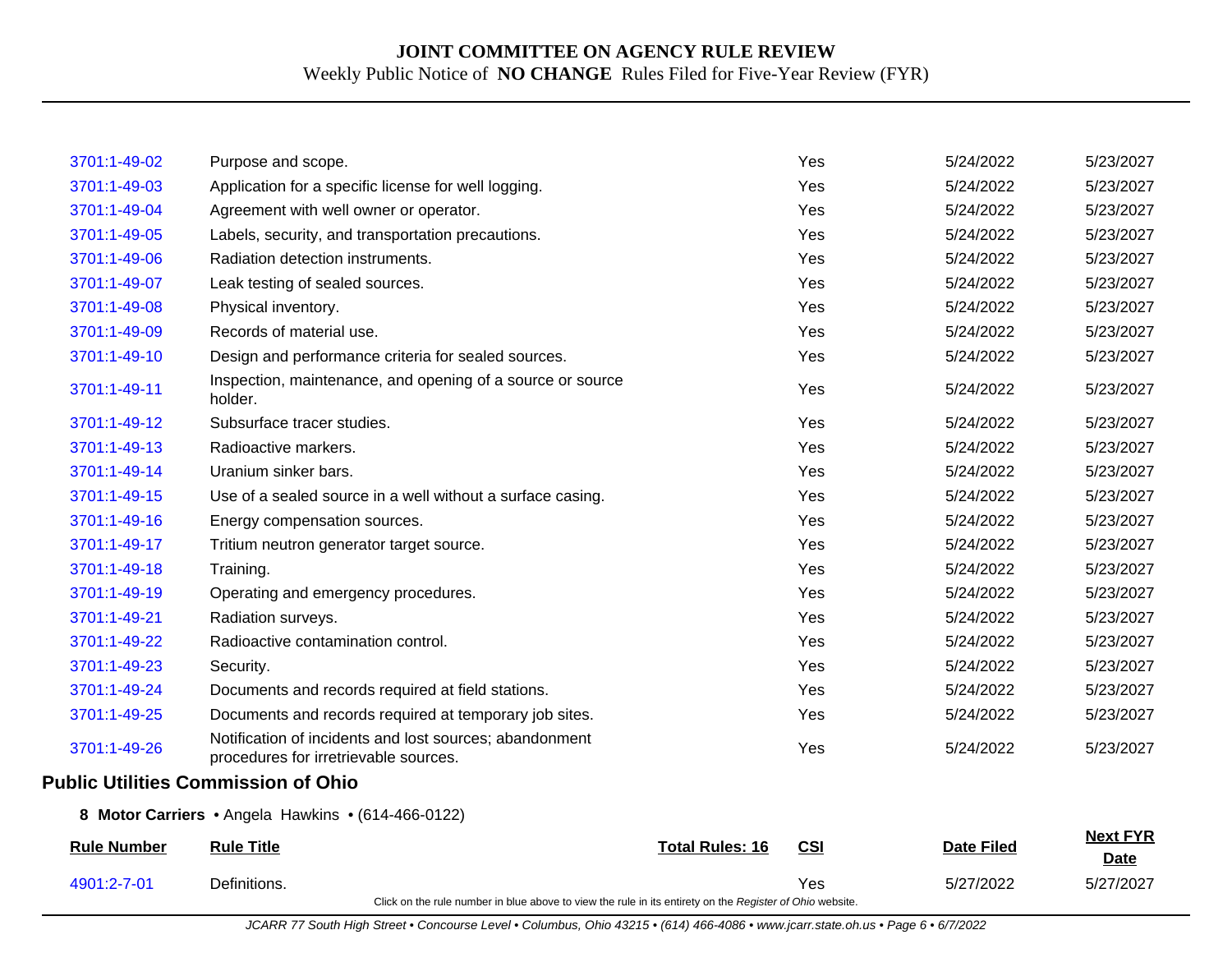| 4901:2-7-02        | Purpose and scope.                                                                       |                        | Yes | 5/27/2022         | 5/27/2027                      |
|--------------------|------------------------------------------------------------------------------------------|------------------------|-----|-------------------|--------------------------------|
| 4901:2-7-03        | Service.                                                                                 |                        | Yes | 5/27/2022         | 5/27/2027                      |
| 4901:2-7-04        | Investigation and reports of violations.                                                 |                        | Yes | 5/27/2022         | 5/27/2027                      |
| 4901:2-7-05        | Notice of apparent violation.                                                            |                        | Yes | 5/27/2022         | 5/27/2027                      |
| 4901:2-7-07        | Notice of intent to assess forfeiture.                                                   |                        | Yes | 5/27/2022         | 5/27/2027                      |
| 4901:2-7-08        | Notice of intent to make compliance order.                                               |                        | Yes | 5/27/2022         | 5/27/2027                      |
| 4901:2-7-09        | Combined notices.                                                                        |                        | Yes | 5/27/2022         | 5/27/2027                      |
| 4901:2-7-12        | Notice of preliminary determination.                                                     |                        | Yes | 5/27/2022         | 5/27/2027                      |
| 4901:2-7-13        | Request for administrative hearing.                                                      |                        | Yes | 5/27/2022         | 5/27/2027                      |
| 4901:2-7-14        | Default.                                                                                 |                        | Yes | 5/27/2022         | 5/27/2027                      |
| 4901:2-7-15        | Extensions of time.                                                                      |                        | Yes | 5/27/2022         | 5/27/2027                      |
| 4901:2-7-16        | Conduct of hearing.                                                                      |                        | Yes | 5/27/2022         | 5/27/2027                      |
| 4901:2-7-20        | Burden of proof.                                                                         |                        | Yes | 5/27/2022         | 5/27/2027                      |
| 4901:2-7-21        | Remedy ordered.                                                                          |                        | Yes | 5/27/2022         | 5/27/2027                      |
| 4901:2-7-22        | Payment of forfeitures.                                                                  |                        | Yes | 5/27/2022         | 5/27/2027                      |
|                    |                                                                                          |                        |     |                   |                                |
|                    | 9 Motor Carriers • Angela Hawkins • (614-466-0122)                                       |                        |     |                   |                                |
| <b>Rule Number</b> | <b>Rule Title</b>                                                                        | <b>Total Rules: 13</b> | CSI | <b>Date Filed</b> | <b>Next FYR</b><br><b>Date</b> |
| 4901:2-19-01       | Definitions.                                                                             |                        | Yes | 5/27/2022         | 5/27/2027                      |
| 4901:2-19-02       | General provisions.                                                                      |                        | Yes | 5/27/2022         | 5/27/2027                      |
| 4901:2-19-04       | Changes to tariffs.                                                                      |                        | Yes | 5/27/2022         | 5/27/2027                      |
| 4901:2-19-05       | Rejection and suspension of tariffs.                                                     |                        | Yes | 5/27/2022         | 5/27/2027                      |
| 4901:2-19-06       | Limitations on the liability of carriers and reimbursement for lost<br>or damaged goods. |                        | Yes | 5/27/2022         | 5/27/2027                      |
| 4901:2-19-07       | Determination of weights.                                                                |                        | Yes | 5/27/2022         | 5/27/2027                      |
| 4901:2-19-09       | Receipt or bill of lading.                                                               |                        | Yes | 5/27/2022         | 5/27/2027                      |
| 4901:2-19-10       | Timetable.                                                                               |                        | Yes | 5/27/2022         | 5/27/2027                      |
| 4901:2-19-11       | Tendering for delivery.                                                                  |                        | Yes | 5/27/2022         | 5/27/2027                      |
| 4901:2-19-12       | Signed receipt for shipment and records retention.                                       |                        | Yes | 5/27/2022         | 5/27/2027                      |
| 4901:2-19-15       | Claims for loss or damage.                                                               |                        | Yes | 5/27/2022         | 5/27/2027                      |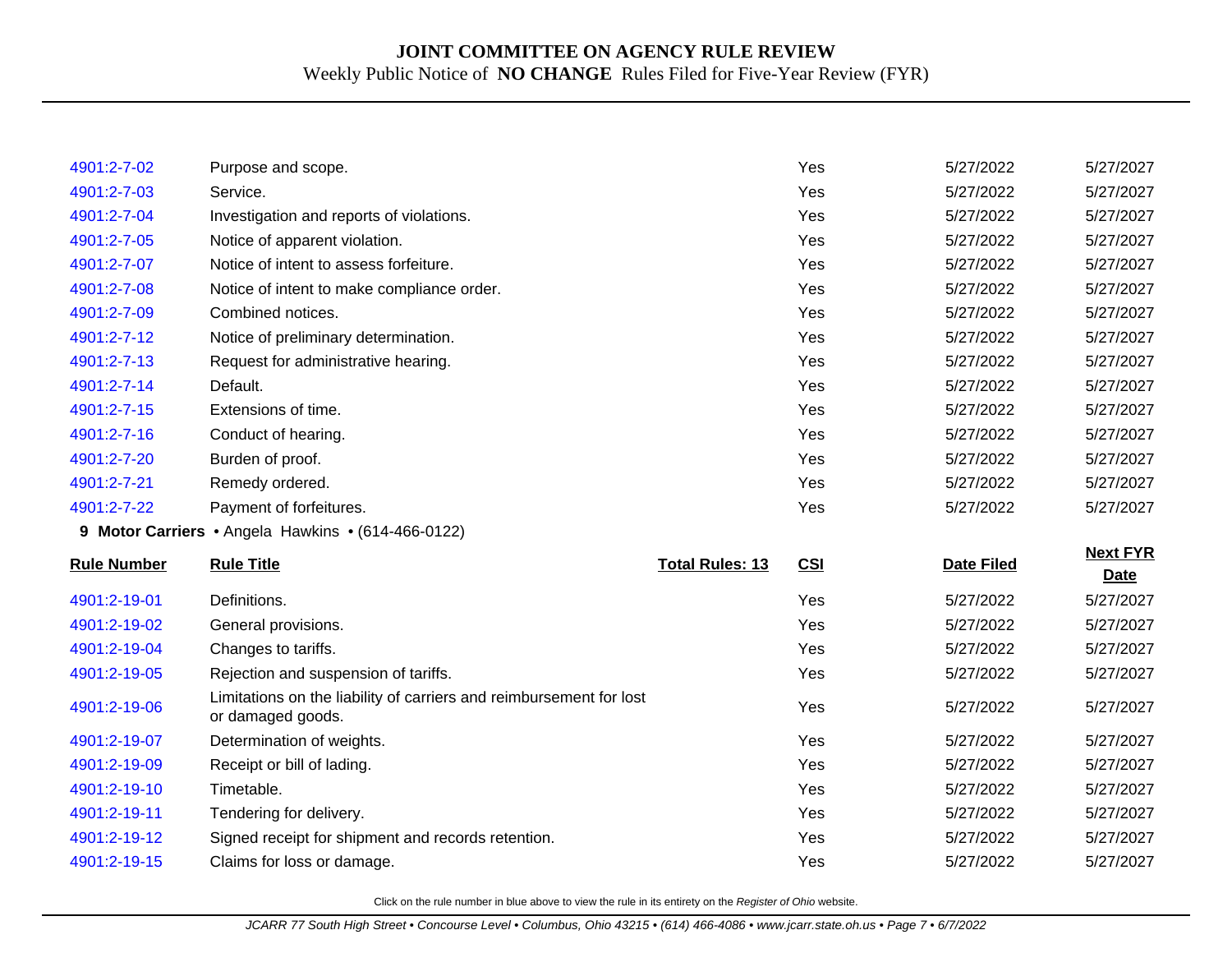| 4901:2-19-16 | Prohibitions.                                                                                         | Yes | 5/27/2022 | 5/27/2027 |
|--------------|-------------------------------------------------------------------------------------------------------|-----|-----------|-----------|
| 4901:2-19-17 | Adoption of the consumer protection regulations of the United<br>States department of transportation. | Yes | 5/27/2022 | 5/27/2027 |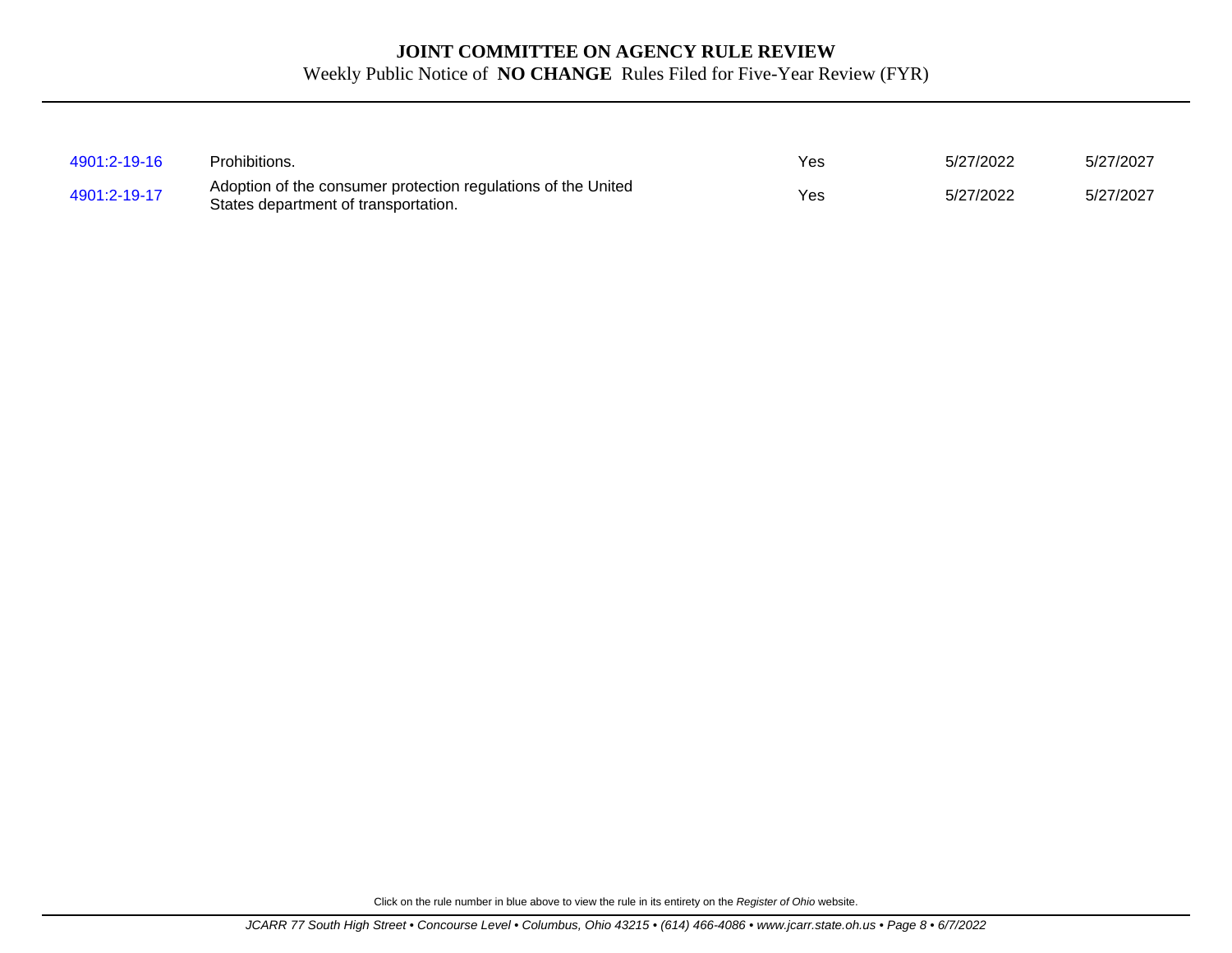## **Week 3 Public Notice 6/6/2022**

## **Attorney General**

**10 Charitable Foundation** • Corey Jordan • (614-387-4269)

| <b>Rule Number</b> | <b>Rule Title</b>                                                                                            | <b>Total Rules: 1</b>  | <b>CSI</b> | <b>Date Filed</b> | <b>Next FYR</b><br><b>Date</b> |
|--------------------|--------------------------------------------------------------------------------------------------------------|------------------------|------------|-------------------|--------------------------------|
| 109:1-1-08         | Notice of revocation of federal taxation exemption.                                                          |                        | No         | 5/20/2022         | 5/20/2027                      |
|                    | <b>Board of Embalmers and Funeral Directors</b>                                                              |                        |            |                   |                                |
|                    | 11 • Jarrod S. Williams • (614-466-0953)                                                                     |                        |            |                   |                                |
| <b>Rule Number</b> | <b>Rule Title</b>                                                                                            | <b>Total Rules: 41</b> | <b>CSI</b> | <b>Date Filed</b> | <b>Next FYR</b><br><b>Date</b> |
| 4717-1-02          | Public meetings.                                                                                             |                        | No         | 5/16/2022         | 5/1/2027                       |
| 4717-1-03          | Notice of administrative rules hearing.                                                                      |                        | No         | 5/16/2022         | 5/1/2027                       |
| 4717-1-04          | Legal representation.                                                                                        |                        | <b>No</b>  | 5/16/2022         | 5/1/2027                       |
| 4717-2-01          | Meetings of the board.                                                                                       |                        | No.        | 5/16/2022         | 5/1/2027                       |
| 4717-2-02          | Committees of the board.                                                                                     |                        | No         | 5/16/2022         | 5/1/2027                       |
| 4717-2-04          | Crematory review board.                                                                                      |                        | <b>No</b>  | 5/16/2022         | 5/1/2027                       |
| 4717-2-05          | Personal information system.                                                                                 |                        | No.        | 5/16/2022         | 5/1/2027                       |
| 4717-7-01          | Fixed place or location and general requirements for licensure of<br>funeral homes and embalming facilities. |                        | <b>No</b>  | 5/16/2022         | 5/1/2027                       |
| 4717-7-04          | Crematory facilities.                                                                                        |                        | No         | 5/16/2022         | 5/1/2027                       |
| 4717-9-02          | Exemptions or waivers from continuing education.                                                             |                        | <b>No</b>  | 5/16/2022         | 5/1/2027                       |
| 4717-10-01         | Preneed funeral contract annual report.                                                                      |                        | No.        | 5/16/2022         | 5/1/2027                       |
| 4717-11-01         | Summary suspension.                                                                                          |                        | No.        | 5/16/2022         | 5/1/2027                       |
| 4717-12-01         | Forfeitures.                                                                                                 |                        | <b>No</b>  | 5/16/2022         | 5/1/2027                       |
| 4717-14-01         | Purpose.                                                                                                     |                        | No.        | 5/16/2022         | 5/1/2027                       |
| 4717-14-02         | Scope.                                                                                                       |                        | No         | 5/16/2022         | 5/1/2027                       |
| 4717-14-03         | Automated reporting and preneed payment system.                                                              |                        | No.        | 5/16/2022         | 5/1/2027                       |
| 4717-14-04         | Licensee registration requirements.                                                                          |                        | No.        | 5/16/2022         | 5/1/2027                       |
| 4717-14-05         | Requirements for authorization as an institutional depositor.                                                |                        | No         | 5/16/2022         | 5/1/2027                       |
|                    |                                                                                                              |                        |            |                   |                                |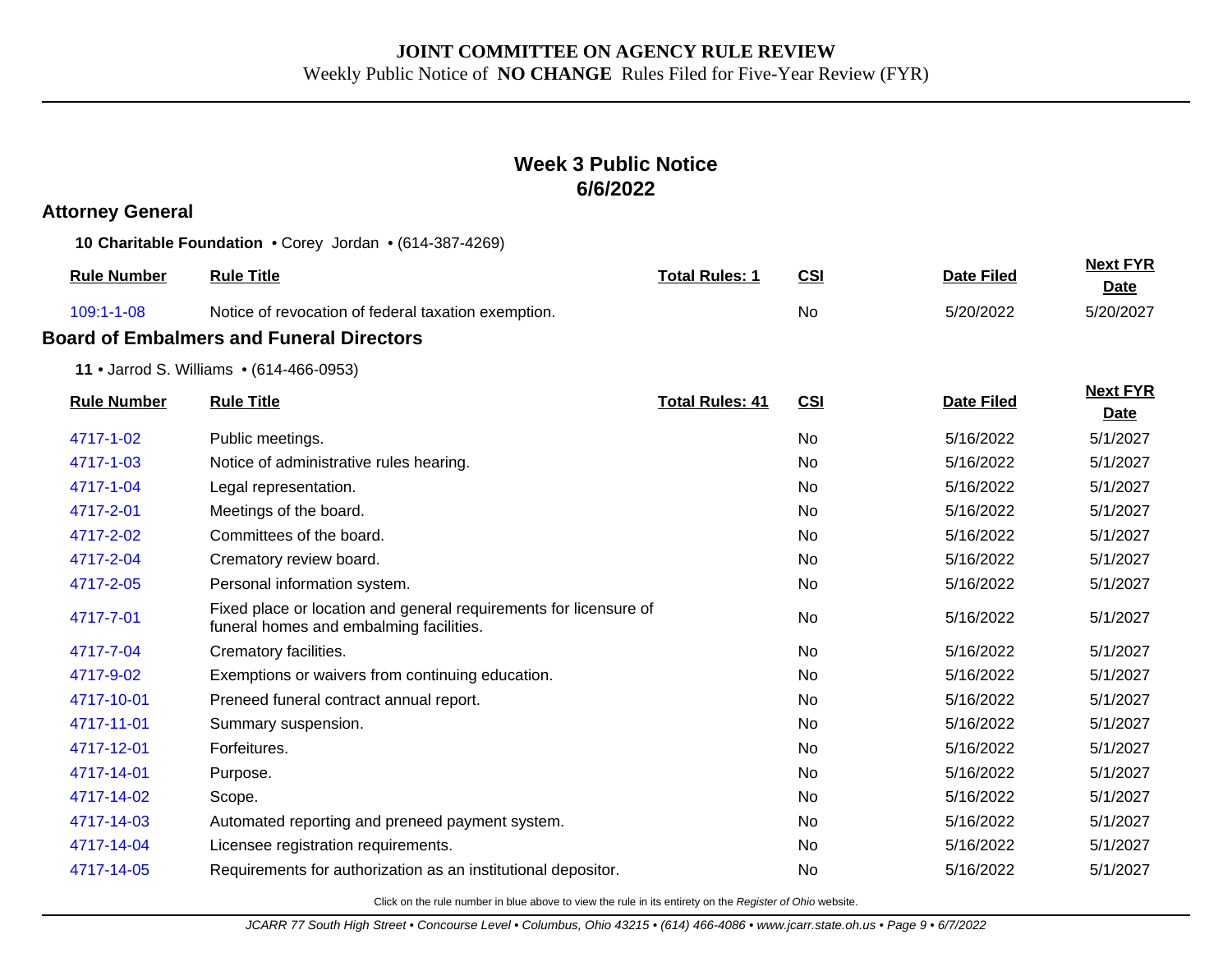| 123:1-72-01        | Definitions.                                                                            |                       | <b>No</b> | 5/16/2022         | 5/16/2027                      |
|--------------------|-----------------------------------------------------------------------------------------|-----------------------|-----------|-------------------|--------------------------------|
| <b>Rule Number</b> | <b>Rule Title</b>                                                                       | <b>Total Rules: 1</b> | CSI       | <b>Date Filed</b> | <b>Next FYR</b><br><b>Date</b> |
|                    | 12 Division of Human Resources . Thomas Dunn . (614-466-5640)                           |                       |           |                   |                                |
|                    | <b>Department of Administrative Services</b>                                            |                       |           |                   |                                |
| 4717-17-06         | Reimbursements.                                                                         |                       | No        | 5/16/2022         | 5/1/2027                       |
| 4717-17-04         | Eligibility requirements.                                                               |                       | <b>No</b> | 5/16/2022         | 5/1/2027                       |
| 4717-17-03         | Reimbursement application form.                                                         |                       | <b>No</b> | 5/16/2022         | 5/1/2027                       |
| 4717-17-02         | Purpose.                                                                                |                       | No        | 5/16/2022         | 5/1/2027                       |
| 4717-17-01         | Definitions.                                                                            |                       | No        | 5/16/2022         | 5/1/2027                       |
| 4717-15-07         | Crematory operator permit refresher course.                                             |                       | <b>No</b> | 5/16/2022         | 5/1/2027                       |
| 4717-15-06         | Crematory operator permit identification card and display.                              |                       | <b>No</b> | 5/16/2022         | 5/1/2027                       |
| 4717-15-05         | Crematory operator permit education.                                                    |                       | <b>No</b> | 5/16/2022         | 5/1/2027                       |
| 4717-15-04         | Crematory operation certification program requirements.                                 |                       | <b>No</b> | 5/16/2022         | 5/1/2027                       |
| 4717-15-03         | Board approved certification process for crematory operation<br>certification programs. |                       | No        | 5/16/2022         | 5/1/2027                       |
| 4717-15-02         | Renewal of crematory operator permit.                                                   |                       | No        | 5/16/2022         | 5/1/2027                       |
| 4717-15-01         | Crematory operator permit.                                                              |                       | <b>No</b> | 5/16/2022         | 5/1/2027                       |
| 4717-14-17         | Annual preneed recovery fund report.                                                    |                       | No        | 5/16/2022         | 5/1/2027                       |
| 4717-14-16         | Requests and release of records.                                                        |                       | No        | 5/16/2022         | 5/1/2027                       |
| 4717-14-15         | Subrogation.                                                                            |                       | <b>No</b> | 5/16/2022         | 5/1/2027                       |
| 4717-14-14         | Reimbursement.                                                                          |                       | No        | 5/16/2022         | 5/1/2027                       |
| 4717-14-13         | Application for reimbursement.                                                          |                       | <b>No</b> | 5/16/2022         | 5/1/2027                       |
| 4717-14-12         | Investigation of reimbursement claims.                                                  |                       | <b>No</b> | 5/16/2022         | 5/1/2027                       |
| 4717-14-11         | Fund administrator.                                                                     |                       | <b>No</b> | 5/16/2022         | 5/1/2027                       |
| 4717-14-10         | Record keeping.                                                                         |                       | No        | 5/16/2022         | 5/1/2027                       |
| 4717-14-09         | Fund deposits.                                                                          |                       | <b>No</b> | 5/16/2022         | 5/1/2027                       |
| 4717-14-07         | Information required for submission.                                                    |                       | <b>No</b> | 5/16/2022         | 5/1/2027                       |
| 4717-14-06         | Institutional depositor registration requirements.                                      |                       | <b>No</b> | 5/16/2022         | 5/1/2027                       |
|                    |                                                                                         |                       |           |                   |                                |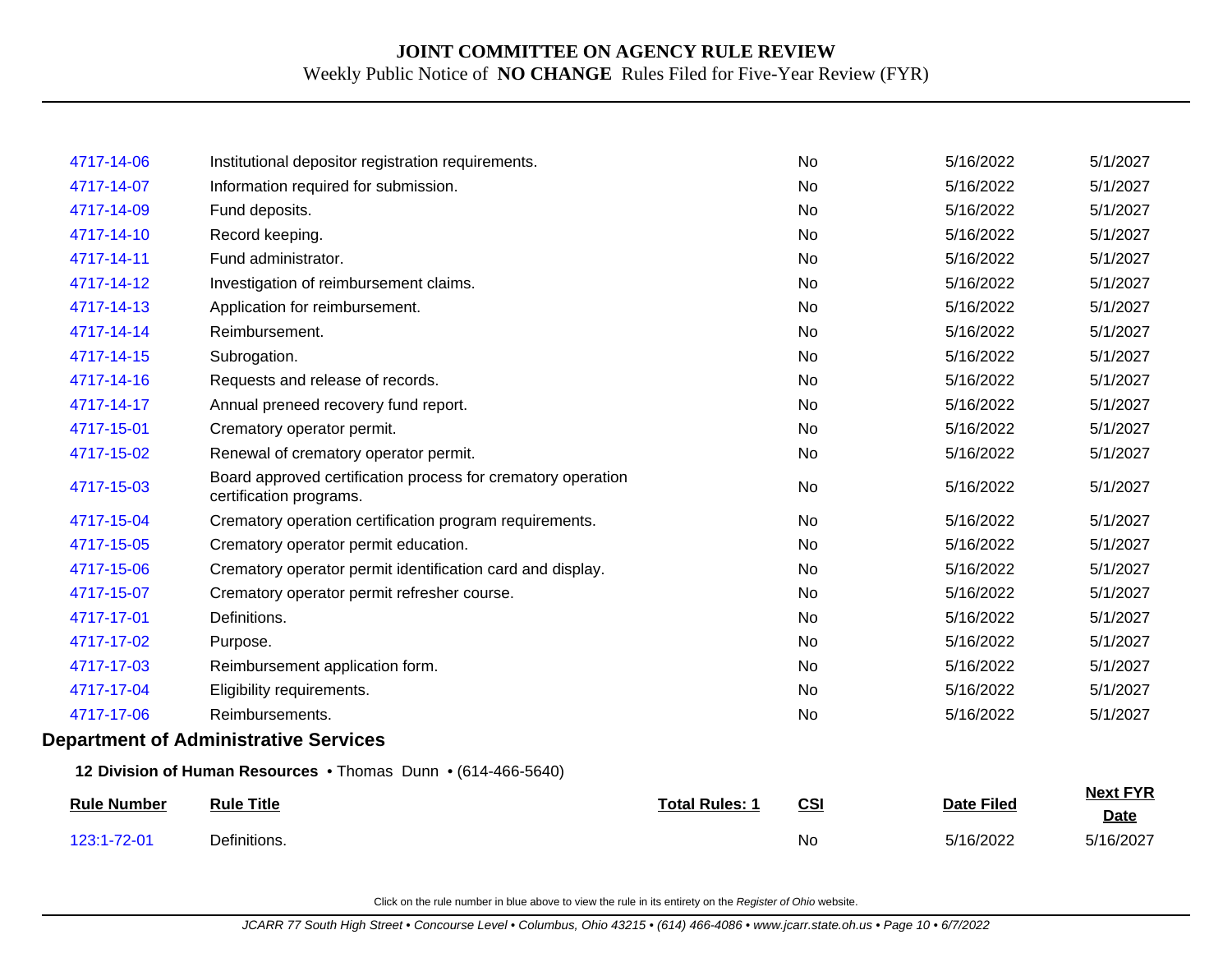## **Week 4 Public Notice 6/6/2022**

### **Bureau of Workers' Compensation**

**13** • Aniko Nagy • (614-466-3293)

|                    | <b>Rule Title</b>                                                                                                          | <b>Total Rules: 11</b> |            |                   | <b>Next FYR</b> |
|--------------------|----------------------------------------------------------------------------------------------------------------------------|------------------------|------------|-------------------|-----------------|
| <b>Rule Number</b> |                                                                                                                            |                        | <u>CSI</u> | <b>Date Filed</b> | <u>Date</u>     |
| 4123-16-01         | Definitions.                                                                                                               |                        | No         | 5/11/2022         | 5/1/2027        |
| 4123-16-02         | Personal information systems.                                                                                              |                        | No.        | 5/11/2022         | 5/1/2027        |
| 4123-16-03         | Privacy officer.                                                                                                           |                        | <b>No</b>  | 5/11/2022         | 5/1/2027        |
| 4123-16-05         | Collection, maintenance and use of only personal information<br>which is necessary and relevant.                           |                        | <b>No</b>  | 5/11/2022         | 5/1/2027        |
| 4123-16-06         | Maintenance of personal information which is accurate, relevant,<br>timely and complete.                                   |                        | No         | 5/11/2022         | 5/1/2027        |
| 4123-16-07         | Notice to persons asked to supply personal information.                                                                    |                        | No         | 5/11/2022         | 5/1/2027        |
| 4123-16-08         | Data subject's right to inspect personal information.                                                                      |                        | <b>No</b>  | 5/11/2022         | 5/1/2027        |
| 4123-16-09         | Investigation of data subject's dispute of the accuracy,<br>relevance, timeliness or completeness of personal information. |                        | No         | 5/11/2022         | 5/1/2027        |
| 4123-16-10         | Participation in interconnected or combined systems.                                                                       |                        | No         | 5/11/2022         | 5/1/2027        |
| 4123-16-11         | Security precautions.                                                                                                      |                        | No         | 5/11/2022         | 5/1/2027        |
| 4123-16-12         | Privacy instruction for department employees.                                                                              |                        | <b>No</b>  | 5/11/2022         | 5/1/2027        |
|                    |                                                                                                                            |                        |            |                   |                 |

#### **Department of Health**

**14 Radiation Control** • Alicyn Carrel • (614-752-8451)

| <b>Rule Number</b>                                                                                       | <b>Rule Title</b>                           | <b>Total Rules: 19</b> | <b>CSI</b> | Date Filed | <b>Next FYR</b> |  |  |
|----------------------------------------------------------------------------------------------------------|---------------------------------------------|------------------------|------------|------------|-----------------|--|--|
|                                                                                                          |                                             |                        |            |            | <b>Date</b>     |  |  |
| 3701:1-44-01                                                                                             | Definitions.                                |                        | Yes        | 5/13/2022  | 5/13/2027       |  |  |
| 3701:1-44-02                                                                                             | Purpose and scope.                          |                        | Yes        | 5/13/2022  | 5/13/2027       |  |  |
| 3701:1-44-04                                                                                             | License requirements and types of licenses. |                        | Yes        | 5/13/2022  | 5/13/2027       |  |  |
| 3701:1-44-05                                                                                             | Communications.                             |                        | Yes        | 5/13/2022  | 5/13/2027       |  |  |
| 3701:1-44-06                                                                                             | Completeness and accuracy of information.   |                        | Yes        | 5/13/2022  | 5/13/2027       |  |  |
| 3701:1-44-08                                                                                             | Carriers.                                   |                        | Yes        | 5/13/2022  | 5/13/2027       |  |  |
| 3701:1-44-09                                                                                             | Unimportant quantities of source material.  |                        | Yes        | 5/13/2022  | 5/13/2027       |  |  |
| Click on the rule number in blue above to view the rule in its entirety on the Register of Ohio website. |                                             |                        |            |            |                 |  |  |

JCARR 77 South High Street • Concourse Level • Columbus, Ohio 43215 • (614) 466-4086 • www.jcarr.state.oh.us • Page 11 • 6/7/2022